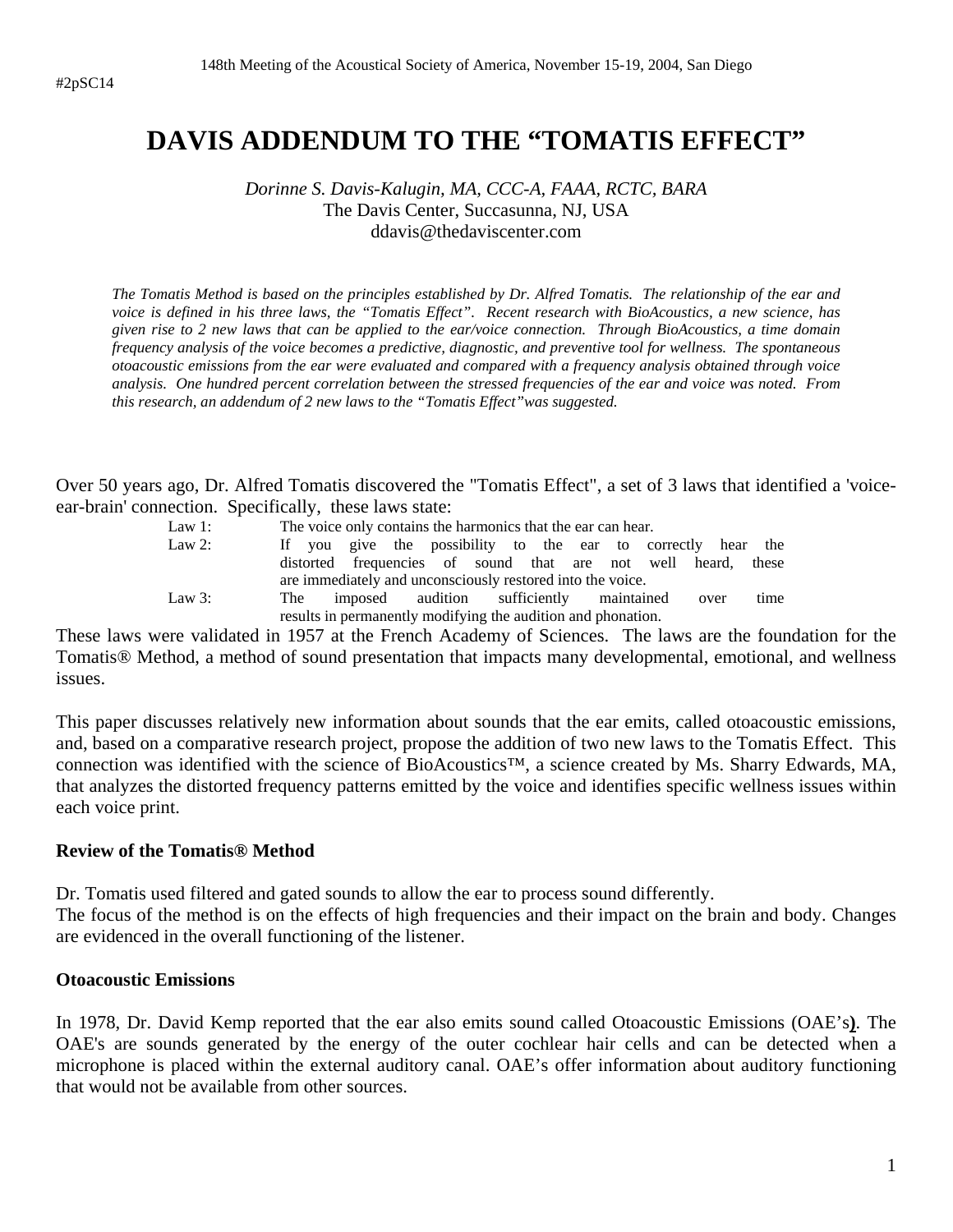There are three main types of OAE's: Distortion Product, Transient, and Spontaneous.(Hall, and Mueller, 1997) The Distortion Product and Transient forms have clinical applications for audiologists and physicians.

The third type, called Spontaneous Otoacoustic Emissions (SOAE), is the most relevant to the two new laws and BioAcoustics. The SOAE is recorded in the external ear canal and measures the sound output, or emissions of the ear. Very little research has been done with SOAE's because little is known as to what to do with the information.

#### **BioAcoustics™**

Shortly before Dr. Kemp's publication on his cochlear reflection hypothesis, Ms. Sharry Edwards was discovering that the 'sounds she was hearing' were Spontaneous Otoacoustic Emissions coming from the people around her. Her unique hearing abilities allowed her to hear the sounds that only carefully placed microphones and special recording instruments were able to detect. These "life sounds" represent the basis for what has become the science devoted to the study of the frequencies emanating from all living systems.

Ms. Edwards developed the field of BioAcoustics<sup>™</sup>. She found a way to capture the energy (frequency) patterns of people through a time domain frequency generated voiceprint. This voiceprint becomes a unique representation of the person at the time it is generated.

### **Therapy Connections**

Certain connections in the basic concepts of both methods were identified. The Tomatis® Method utilizes high frequency sound, bone conduction stimulation, and voice stabilization for success. BioAcoustics™ uses the voice to identify stressed issues and entrains the brain through low frequency analog sound to make a change. The Tomatis® Method cortically re-energizes the brain and uses the voice to support change; and BioAcoustics™ uses the voice to identify the issues and then entrains the brain to make change. The two methods support each other in a continuous cycle.

### **Research Study**

A research study explored the connection between the voice-ear-brain. With the knowledge that the voice produces what the ear hears (looking at vocal output and reception of sound at the ear, or Tomatis®) and, that the ear emits a sound (looking at vocal output and emission of sound at the ear, or BioAcoustics™), one could hypothesize that the connection between the ear and the voice would be the same whether it is in the reception or expression of sound.

### **Criteria for Exploratory Study**

The following criteria was established for comparing voiceprint frequencies to SOAE's:

- 1. The Spontaneous Otoacoustic Emission must be measured on the same visit as the voiceprint and occur prior to the voiceprint.
- 2. Subjects will participate one time.
- 3. All study subjects must be 18 or older.
- 4. Equipment used will be the Madsen Capella 0301 with the Madsen eartips from box 8-66-950.
- 5. Three forms of OAE's will be tested.
- 6. Only SOAE's will be compared to the voiceprints.
- 7. SOAE frequencies will be divided into 2 categories: a) those under 1000 Hz, and b) those over 1000 Hz up to 10,000 Hz.
- 8. Left and right ears will be recorded separately.
- 9. All frequencies that are recorded as automatic SOAE's will be used.
- 10. All frequencies with noticeable peaks will be noted.
- 11. The first low "stringer" will be recorded.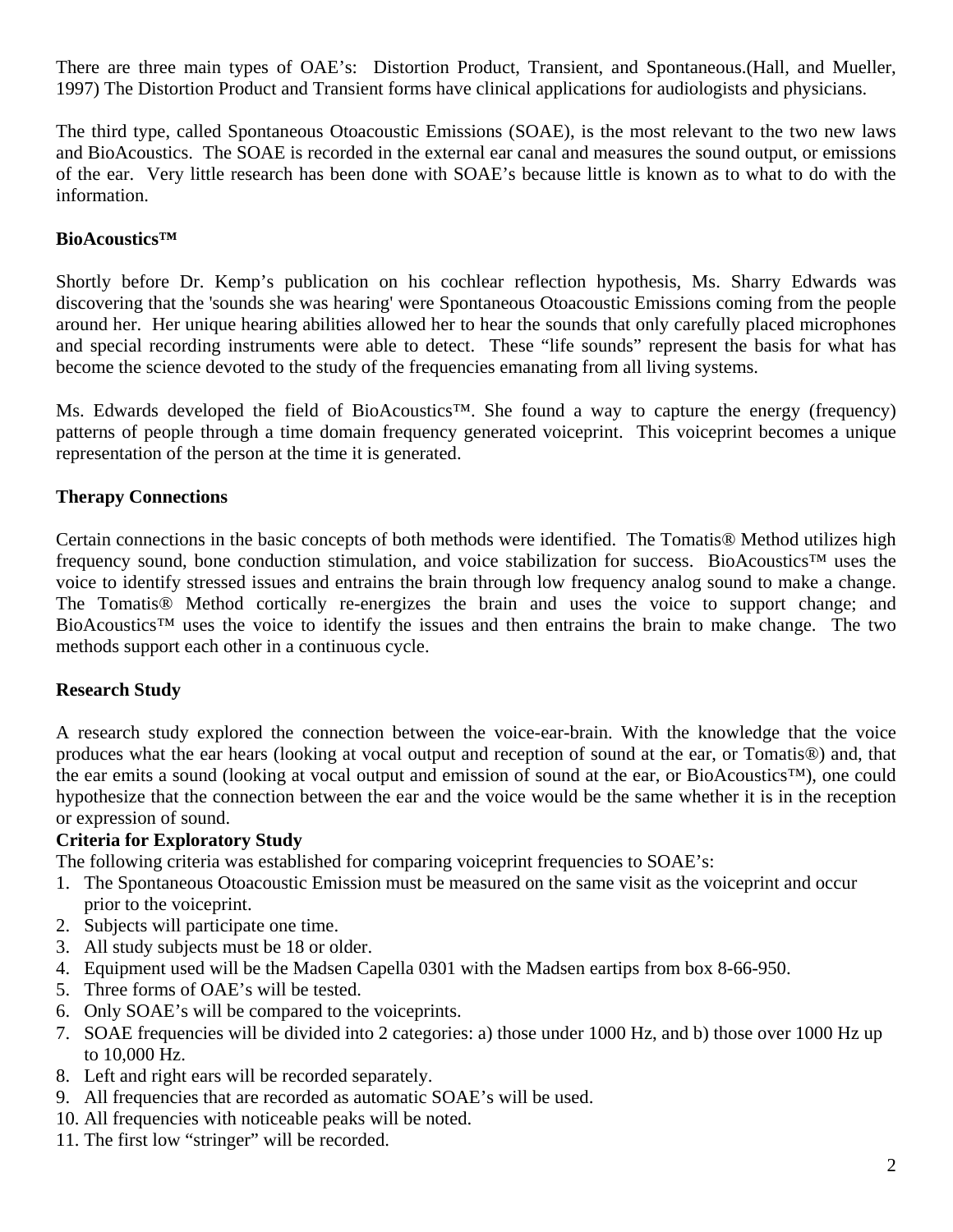- 12. The first high "riser" or peak will be recorded.
- 13. The Audiologist will record the SOAE's as frequencies, specifically noting the BWM's (Brain Wave Multiples: "A term used to describe cycles per second of frequency that fall between .05 and 30 cycles per second, the range identified as brain waves." {Edwards, 1997}).
- 14. A BioAcoustician ( certified by Sound Health Alternatives International, Inc.) will take the subject's voice print (for spectral analysis) identifying and recording BWM's using standardized BioAcoustics equipment and programs, as established by Sound Health, Inc.
- 15. Corresponding VP BWM's will be included with differences up to .05.

## **Study Results**

The study ran from 11/13/99 through 2/26/03 and included 50 adult subjects randomly selected from parents and clientele at the Davis Center. Data was obtained and recorded noting corresponding SOAE and voiceprint (VP) BWM's (Brain Wave Multiple) and entered into their appropriate number of "hits" categories of 0, 1, 2, 3, 4, or 5+. Results demonstrated that every subject (100%) demonstrated at least one corresponding SOAE and VP BWM. 76% had 5+ corresponding frequencies. 12% had 4 corresponding frequencies. 6% had 3 corresponding frequencies. 4% had 2 corresponding frequencies. 2% had 1 corresponding frequency. 88% had 4+ corresponding. (Insert Figure 1 and Figure 2)

Although this data is drawn from two different sources (SOAE's, and VP's), each was broken down into comparable Brain Wave Multiple (BWM) frequencies. Approximately 30 SOAE stressed frequencies out of 10,000 frequencies were identified for each subject. With the BioAcoustics' VP, 24 stressed frequencies out of 100,000 were identified for each subject. These numbers were converted into Brain Wave Multiples (as defined in BioAcoustics standards) and compared. The Brain Wave Multiples of the 30 frequencies from the SOAE's and the Brain Wave Multiples of the 24 frequencies from the BioAcoustics voiceprint were compared. The number of "hits" represented the matching Brain Wave Multiples.

### **Conclusion**

One hundred percent (100%) of all subjects tested demonstrated at least one matching SOAE with a VP BWM. The results allowed one to hypothesize that "The voice produces what the ear hears (Dr. Tomatis) and the ear emits the same stressed frequencies that are emitted by the voice. (Davis, 2002)"

### **Davis Addendum to the Tomatis Effect**

With one hundred percent (100%) correlation, two new laws are suggested as an addition to Dr. Tomatis' laws. New Law 1: The ear emits the same stressed frequencies that are emitted by the voice. New Law 2: When complementary or supplementary frequencies of stressed frequencies are introduced via sound vibration to

the ear, vocal patterns regain coherence.

These new laws lend further support to the voice-ear-brain connection, and encourage further research in this interpretation. They also enhance the connection between the Tomatis® Method and BioAcoustics™, further clarifying the cyclical pattern of how the body uses receptive and expressive sound.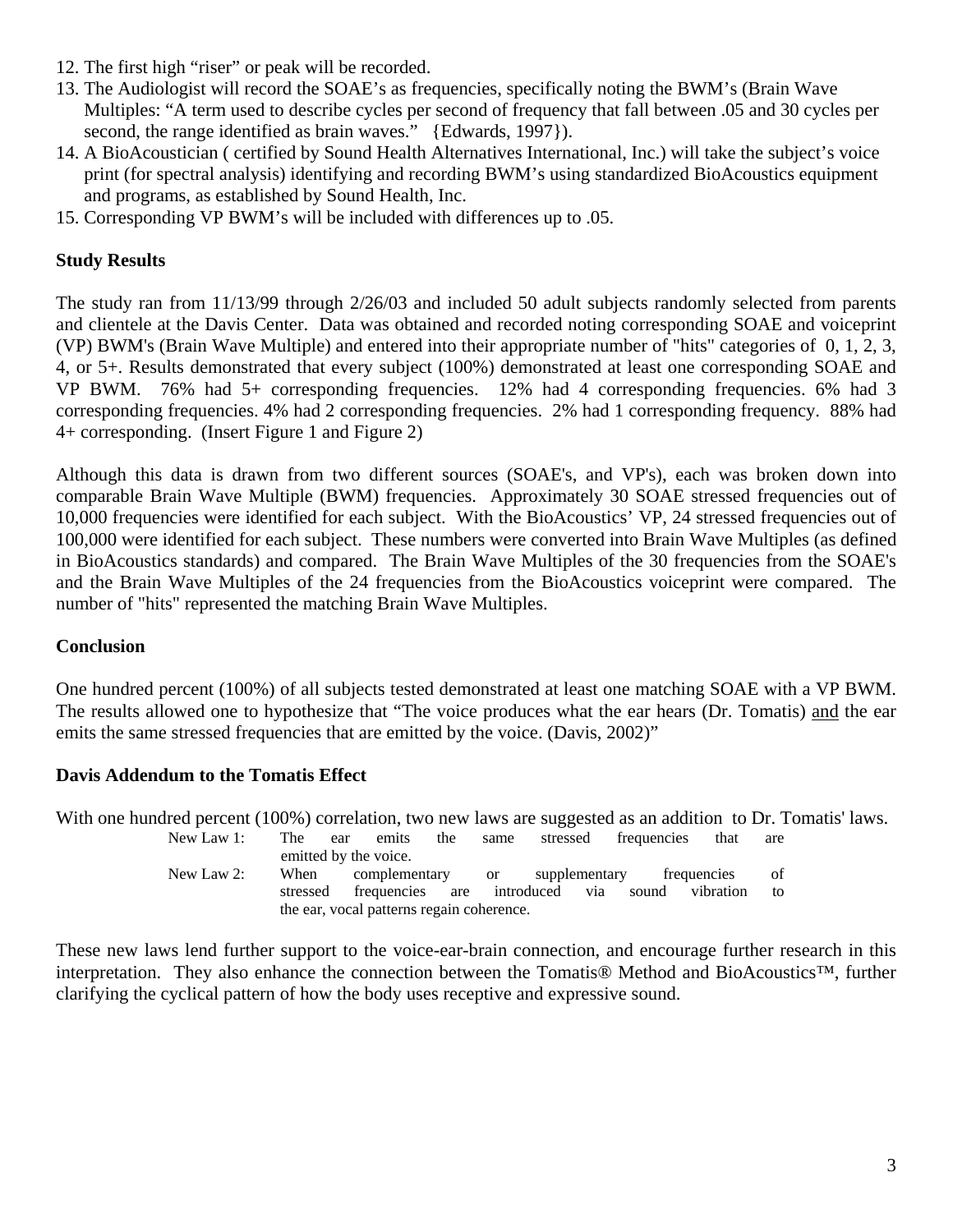#### **References**

Davis, Dorinne. (2000). Exploratory Study of the Relationship Between BioAcoustic voiceprint Frequencies and Otoacoustic Emissions, *BioAcoustics Annual Conference Report*.

Davis, Dorinne. (2004). *Sound Bodies through Sound Therapy,* Kalco Publishing, LLC: Landing, NJ.

Davis, Dorinne, and Edwards, Sharry. (April 2002). BioAcoustic Voiceprint Frequencies and Otoacoustic Emissions, *American Academy of Audiology Annual Convention*.

Edwards, S.(1997). BioAcoustics & Sound Therapy, *Creating Sound Environments*, 1-12.

Hall, James W. III. (2000). *Handbook of Otoacoustic Emissions*, Singular Publishing Group: San Diego CA.

Tomatis, Alfred. (1996). *The Ear and Language*, Moulin Publishing: Ontario, Canada.

Distributed by The Davis Center, 19 State Rt 10 E., Ste 25, Succasunna, NJ 07876, (862) 251-4637 www.thedaviscenter.com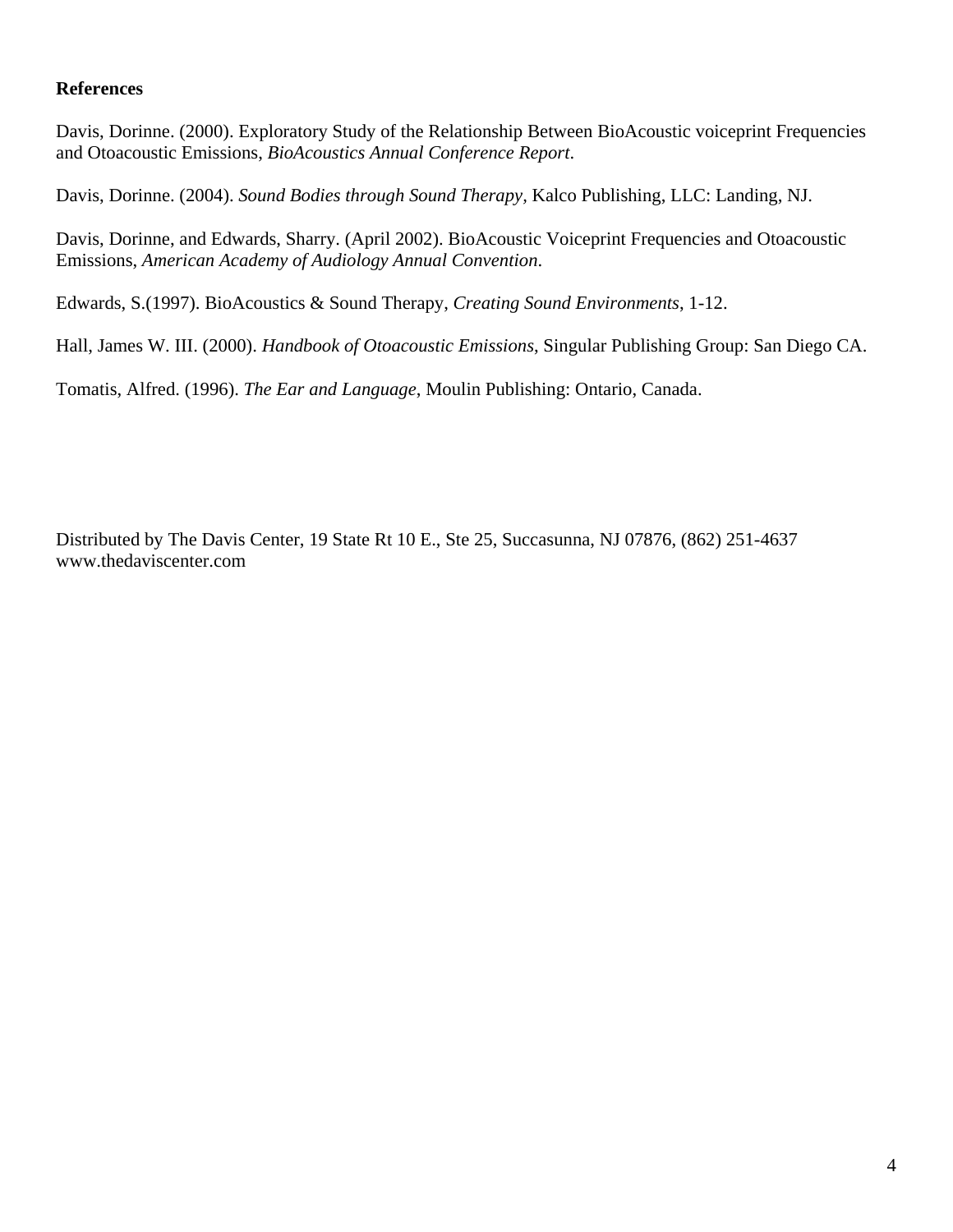|                                                           |                                           |                          |                               | <b>Individual Responses</b>                                           |                                                      |                                       |                             |
|-----------------------------------------------------------|-------------------------------------------|--------------------------|-------------------------------|-----------------------------------------------------------------------|------------------------------------------------------|---------------------------------------|-----------------------------|
|                                                           |                                           |                          |                               | <b>SOAE's and BWM's</b>                                               |                                                      |                                       |                             |
|                                                           |                                           |                          |                               | 11/13/99 to 02/26/03                                                  |                                                      |                                       |                             |
|                                                           | $\equiv$                                  |                          | ίJ,                           |                                                                       | نيه ا                                                |                                       | <b>u</b>                    |
|                                                           |                                           |                          |                               |                                                                       |                                                      |                                       |                             |
| Z                                                         |                                           |                          |                               |                                                                       |                                                      |                                       |                             |
|                                                           |                                           |                          |                               |                                                                       |                                                      |                                       |                             |
| <b>A</b>                                                  |                                           |                          |                               |                                                                       |                                                      |                                       |                             |
| <b>u</b>                                                  |                                           |                          |                               |                                                                       |                                                      |                                       |                             |
| $\circ$                                                   |                                           |                          |                               |                                                                       |                                                      | . <i>.</i>                            |                             |
| $\infty$                                                  |                                           |                          |                               |                                                                       |                                                      |                                       |                             |
| $\bullet$                                                 |                                           |                          |                               |                                                                       |                                                      |                                       |                             |
|                                                           |                                           |                          |                               |                                                                       |                                                      |                                       |                             |
| ᇹ<br>$\equiv$                                             |                                           |                          |                               |                                                                       |                                                      |                                       |                             |
| 12                                                        |                                           |                          |                               |                                                                       |                                                      |                                       |                             |
| E,                                                        |                                           |                          |                               |                                                                       |                                                      |                                       |                             |
| $\overline{4}$                                            |                                           |                          |                               |                                                                       |                                                      |                                       |                             |
| 뉴                                                         |                                           |                          | ,,,,,,,,,,,,,,,,,,,,,,,,,,,,, |                                                                       |                                                      |                                       |                             |
| 51                                                        |                                           |                          |                               | <del>.</del>                                                          |                                                      |                                       |                             |
| Б                                                         |                                           |                          |                               |                                                                       |                                                      |                                       |                             |
| 2                                                         | ,,,,,,,,,,,,,,,,,,,,,,,,,,<br>≖<br>z<br>z |                          |                               | ---                                                                   | $\overline{\phantom{0}}$<br>$\overline{\phantom{0}}$ | $\overline{\phantom{0}}$              | ≖≖                          |
| 2                                                         |                                           |                          |                               |                                                                       |                                                      |                                       |                             |
| g                                                         |                                           |                          |                               |                                                                       |                                                      |                                       |                             |
| Ľ                                                         |                                           |                          |                               |                                                                       |                                                      |                                       |                             |
| 22                                                        |                                           |                          |                               |                                                                       |                                                      |                                       |                             |
| 23                                                        |                                           |                          |                               |                                                                       |                                                      |                                       |                             |
| Ħ                                                         |                                           |                          |                               |                                                                       |                                                      |                                       |                             |
| 25                                                        |                                           |                          |                               |                                                                       |                                                      |                                       |                             |
| 97                                                        |                                           |                          |                               |                                                                       |                                                      |                                       |                             |
| 27                                                        |                                           |                          |                               |                                                                       |                                                      |                                       |                             |
| 28                                                        |                                           |                          |                               |                                                                       |                                                      |                                       |                             |
| 29                                                        |                                           |                          |                               |                                                                       |                                                      |                                       |                             |
| w                                                         |                                           |                          |                               |                                                                       |                                                      |                                       |                             |
| F                                                         |                                           |                          |                               |                                                                       |                                                      |                                       |                             |
| $\mathfrak{z}$                                            |                                           |                          |                               |                                                                       |                                                      |                                       |                             |
| 33                                                        |                                           | --                       |                               | __________                                                            |                                                      | ____________                          | -----<br>$-$                |
| ¥,                                                        |                                           |                          |                               |                                                                       |                                                      |                                       |                             |
| S.                                                        |                                           |                          |                               |                                                                       |                                                      |                                       |                             |
| x                                                         |                                           |                          |                               |                                                                       |                                                      |                                       |                             |
| $\boldsymbol{\mathcal{Z}}$                                |                                           |                          |                               |                                                                       |                                                      |                                       |                             |
| æ                                                         |                                           |                          |                               |                                                                       |                                                      |                                       |                             |
|                                                           |                                           | $\overline{\phantom{a}}$ | <u>.</u>                      | ---------                                                             |                                                      | .                                     |                             |
|                                                           |                                           |                          |                               |                                                                       |                                                      |                                       |                             |
|                                                           |                                           |                          |                               | ---                                                                   | $- - - - -$                                          |                                       | . <del>.</del> .            |
|                                                           | *********************                     |                          |                               | .                                                                     |                                                      |                                       | <del>.</del>                |
| S<br>۵<br>$\mathbf{r}$<br>$\boldsymbol{\tau}$             |                                           |                          |                               |                                                                       |                                                      |                                       |                             |
|                                                           |                                           |                          |                               |                                                                       |                                                      |                                       |                             |
|                                                           |                                           | <u>. . </u>              |                               | <del>.</del><br><b>***</b>                                            |                                                      |                                       | <b>TTT</b>                  |
|                                                           |                                           |                          |                               | ----                                                                  | $\overline{\phantom{a}}$                             |                                       | **                          |
|                                                           |                                           |                          | $\overline{\phantom{a}}$      | $\overline{\phantom{a}}$                                              | $\overline{\phantom{a}}$                             | $\overline{\phantom{a}}$              | $\overline{\phantom{a}}$    |
|                                                           |                                           |                          |                               |                                                                       |                                                      |                                       | <b>********************</b> |
|                                                           |                                           |                          |                               |                                                                       |                                                      |                                       |                             |
|                                                           |                                           |                          |                               | .                                                                     |                                                      |                                       | --<br>H                     |
| a<br>$\ddagger$<br>Ĝ,<br>\$<br>đ<br>\$<br>$\epsilon$<br>క |                                           |                          |                               |                                                                       |                                                      |                                       |                             |
|                                                           |                                           |                          |                               |                                                                       |                                                      |                                       |                             |
|                                                           |                                           |                          |                               |                                                                       |                                                      |                                       |                             |
|                                                           |                                           |                          |                               |                                                                       |                                                      |                                       |                             |
|                                                           |                                           |                          |                               |                                                                       |                                                      |                                       |                             |
|                                                           |                                           |                          |                               |                                                                       |                                                      |                                       |                             |
|                                                           |                                           |                          |                               |                                                                       |                                                      |                                       |                             |
|                                                           |                                           |                          | ■ 1 Corresponding (1 Total)   | $\Xi$ 2 Corresponding (2 Total)<br><b>■ 3 Corresponding (3 Total)</b> | $\Box$ 4 Corresponding $(6\ \mathrm{Total})$         | $\boxdot$ 5+ Corresponding (38 Total) |                             |

# **Figure 1**

##